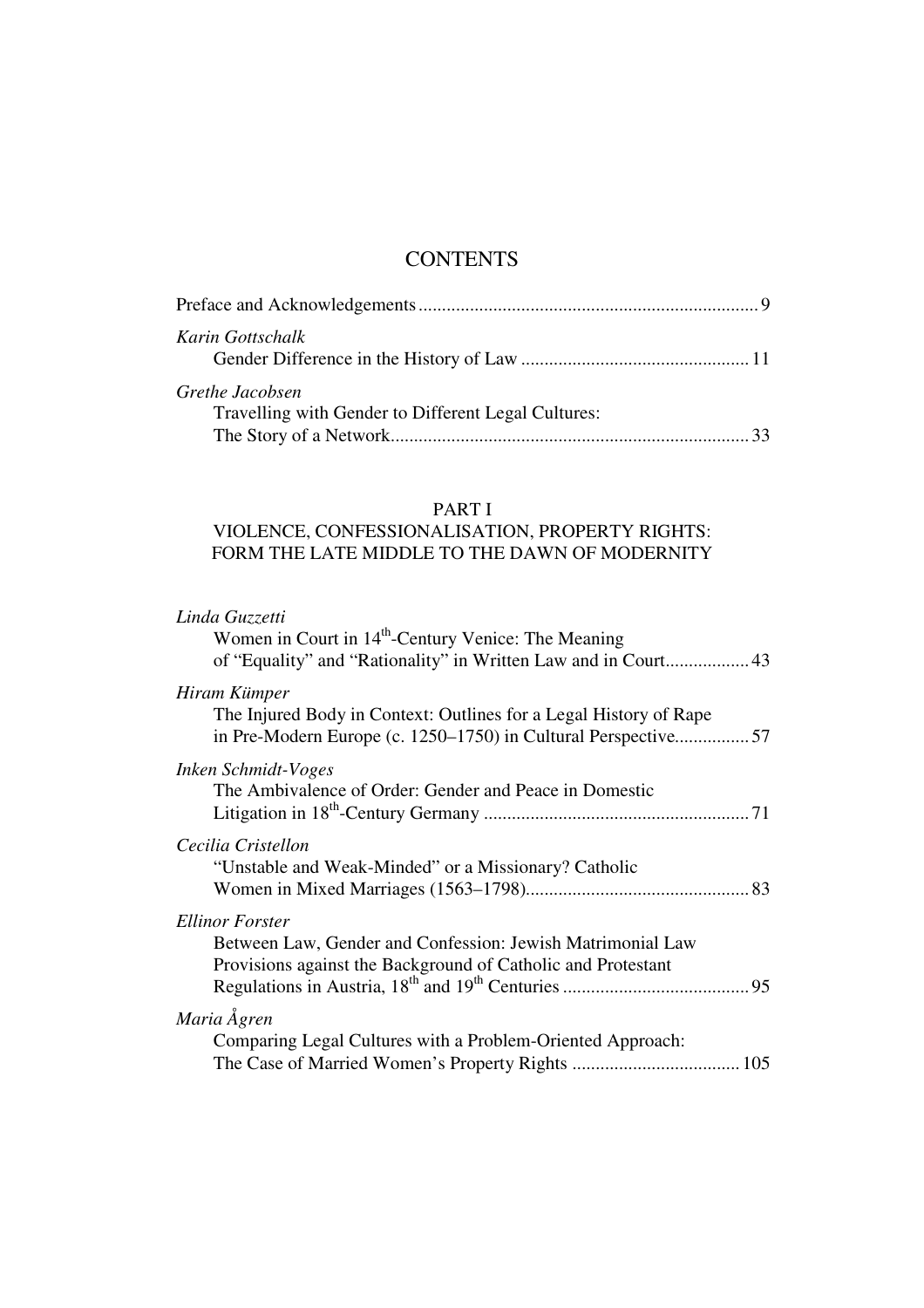#### 6 Contents

| Jurgita Kunsmanaitė                                                     |  |
|-------------------------------------------------------------------------|--|
| Property Status of Widows and Widowers in the 16 <sup>th</sup> Century: |  |
|                                                                         |  |
| Aglaia Kasdagli                                                         |  |
| Custom and Law in the Early Modern Aegean Islands:                      |  |
|                                                                         |  |
| Jutta Gisela Sperling                                                   |  |
| Women's Property Rights in the Wider Mediterranean:                     |  |
| Toward a Trans-Regional, Trans-Religious Approach 139                   |  |

## PART II

## SCIENTIFICATION, INDUSTRIALISATION, EQUAL RIGHTS: CHALLENGES OF MODERNITY

| <b>Evdoxios Doxiadis</b><br>The Effect of Non-Juridical Gender Constructions on Legal<br>Development: Some General Considerations through the Case |  |
|----------------------------------------------------------------------------------------------------------------------------------------------------|--|
| Katja Geiger<br>Objektivität und die Kategorie Geschlecht in der<br>Gerichtlichen Medizin: Das Beispiel Kindsmord um 1900                          |  |
| Ulrike Klöppel<br>Who Has the Right to Change Gender Status? Drawing Boundaries                                                                    |  |
| Doron Avraham<br>The Limits of Social Transformation: The Discussion                                                                               |  |
| Ulrike Haerendel<br>Gender Disparities in Social Law: The Treatment of Male<br>and Female Pensioners by the Pension Insurance Institutions         |  |
| Marion Röwekamp<br>Misjudged and Underestimated:<br>The Claims of the <i>Bund deutscher Frauenvereine</i>                                          |  |